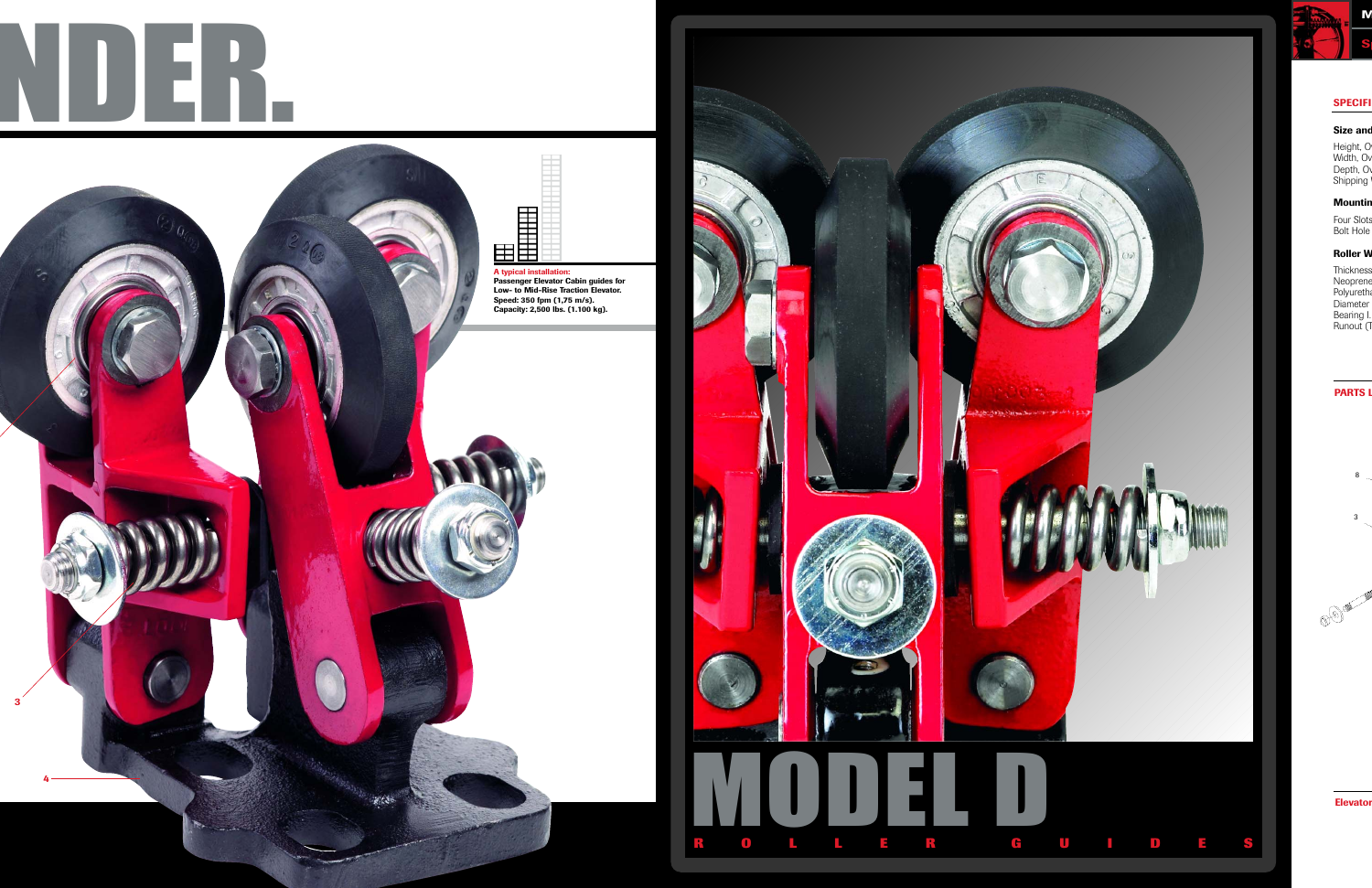

**MODEL D ROLLER GUIDE HAS BEEN ENGINEERED TO MAXIMIZE ECONOMY WHILE OPTIMIZING RIDE QUALITY. PRIMARILY DESIGNED AS <sup>A</sup> COUNTERWEIGHT PARTNER TO THE** MODEL B ROLLER GUIDE, IT CAN ALSO BE USED SUCCESSFULLY ON VERY LIGHT LOAD, LOW-SPEED ELEVATOR CABS WHERE THE RIDE QUALITY ADVANTAGES OF A SPRING-LOADED GUIDE **ARE DESIRED.** 

## **FEATURES OF THE MODEL D GUIDE:**

**COPNET COPNET COPNET COPNET COPNET CONTAINERT EXECUTES 1. Neoprenote specially contained assertial to ring ELSCO where specially contained assertial to ring and concentrumder stress between tire Section of the special spe 1. Neoprene Rubber Roller Wheels** are specially compounded and rigorously tested to ensure a smooth, silent ride. Only genuine ELSCO neoprene wheels provide the damping characteristics essential to ride quality, and only genuine ELSCO wheels are engineered with high "memory" characteristics that prevent flat spots. ELSCO rollers are precision ground to within .002 inches (,051mm) "Total Indicator Reading" for perfect roundness and concentricity, then 100% inspected under stress to ensure a secure bond between tire and hub.

years of silent use. ELSCO specifies bearings intended for the high RPMs and demanding loads of electric motors – conditions far more rigorous than typically seen in elevator applications. This means that even after years of operation and tens of millions of cycles, only ELSCO roller wheels remain completely silent. Each bearing bore is machined to a tolerance of three ten-thousandths (.0003) of an inch (,0076mm), and two bearings are pressed into each wheel by a computer-driven press, ensuring perfect fit and alignment.

**3. Fully Adjustable Stabilizing**

the rails, eliminating the bumps and

**2. Precision Ball Bearings** guarantee

# **4. Durable Structural**

**1**

**2**

**3**

**4**

**A typical installation:** 

■■■■■■■■■■ ■■■■■■■■■■

**HHHHH** 

■■■ ■■■

通信部

**Passenger Elevator Cabin guides for Low- to Mid-Rise Traction Elevator. Speed: 350 fpm (1,75 m/s). Capacity: 2,500 lbs. (1.100 kg).**

■■■■■■■■■■■■■■■■■■■■ ■■■■■■■■■■■■■■■■■■■■

**Components.** ELSCO castings are made from high-tensile-strength ductile iron and aluminum for an optimal combination of strength, durability, and light weight. High quality guide hardware ensures long life and ease of adjustment in the field. All components are inspected and assembled to exacting standards for a lifetime of reliable performance.

**Springs** allow the car to float between vibrations that adversely affect ride quality. **ELSCO roller guides and swivel sliding guide shoes offer a cost-effective approach for improving elevator ride quality by reducing the need for expensive, labor-oriented solutions and ongoing maintenance. That's why, to elevator contract around the world, the ELSCO**<br>**synonymous with quality and name is synonymous with quality and value. At ELSCO, We are ride quality.**

► See inside for mounting instructions.

**Many factors must be considered when making a guide selection. Please call us to discuss your specific application.** 



**410.363.9020 info@elscoguides.com**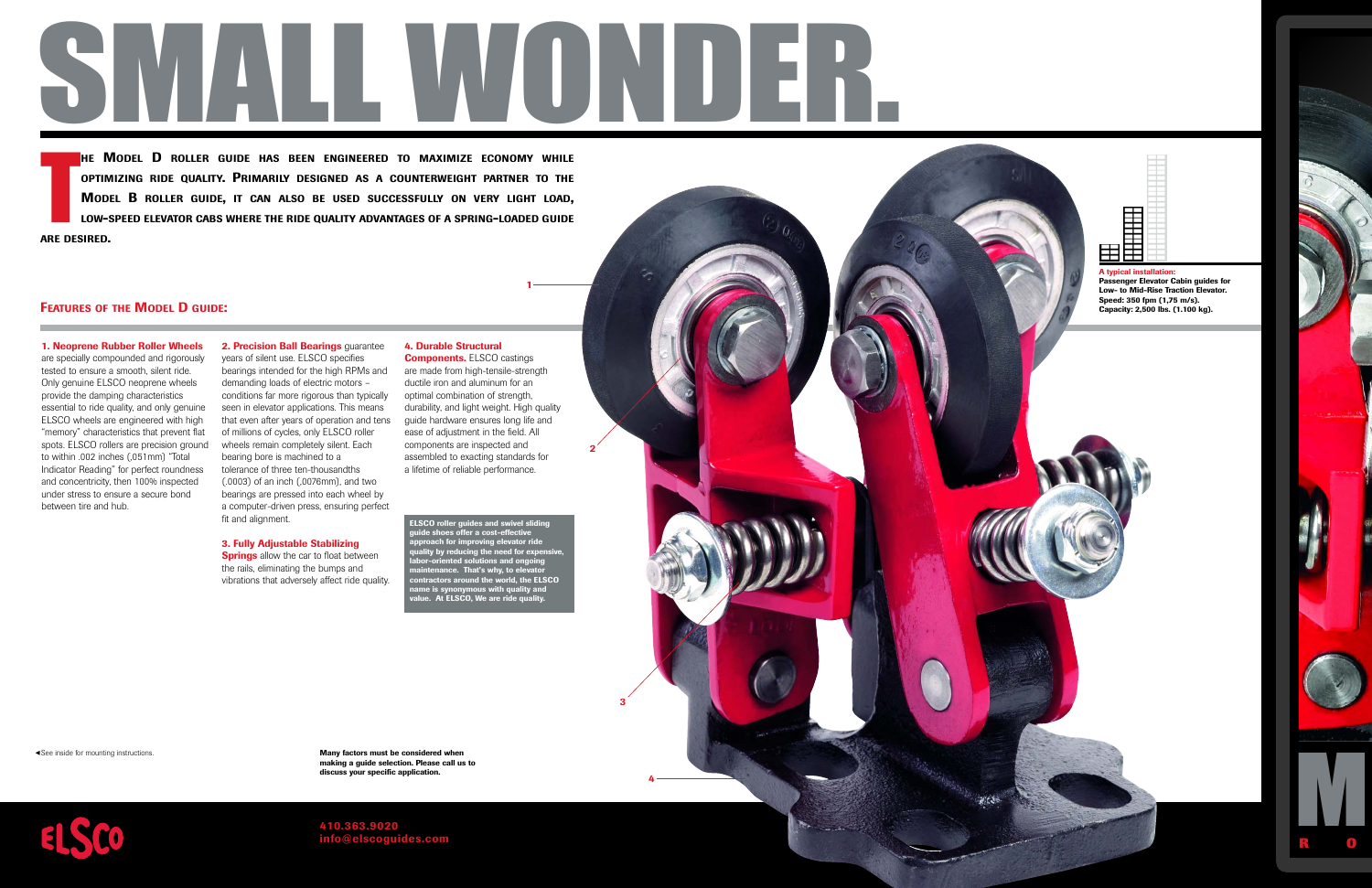ELSCO Model D elevator roller guides are designed with adjustment features that provide superior riding characteristics. The installer can easily adjust ELSCO guides to compensate for adverse operating conditions and to minimize noise, bumps and vibration. For optimum performance and longer roller wheel life, we recommend that elevator rails be properly aligned and cleaned, and the car balanced before operation.

ELSCO roller guides are carefully assembled, inspected, and packed to arrive in perfect condition. When your shipment arrives, inspect it carefully for damage and, if appropriate, immediately file a claim with the carrier. For best results, read all instructions thoroughly before proceeding with the installation.



The Model D Guide comes completely assembled.



Position guide base over mounting holes or studs. Install mounting hardware (not included). Make certain that the center of the front mounting slots are located 1 3/16" (30mm) back from the face of the rail (refer to mounting template).



Securely tighten the mounting bolts and/or nuts. At this point, install the remaining roller guides on top and/or beneath the elevator.



Be sure that guides are aligned properly (as shown) before making any further adjustments.





Improper alignment. To adjust face roller wheel pressure, tighten face arm adjusting nut until the wheel is compressed 1/32" to 1/16" (1 to 2mm). This represents 25 to 50 lbs. (12 to 25kg) of wheel pressure. **Note:** If guides are equipped with polyurethane wheels, refer to step 9 for allowable wheel pressures.



When properly adjusted, it will be possible to skid the face roller wheel by hand with moderate effort. Be certain that the face roller wheel pressures are equal for each guide.



Adjust side roller wheel pressure. Turn the side arm adjusting nuts until side arm wheels are compressed  $\frac{1}{32}$ " to  $\frac{1}{16}$ " (1 to 2mm), and the face arm wheels are tracking in the center of rail. This represents approximately 25 to 50 lbs. (12 to 25kg) of wheel pressure on each side arm wheel.



When properly adjusted, it will be possible to skid the arm roller wheels by hand with moderate effort. **Note:** If guides are equipped with polyurethane wheels, refer to step 9 for allowable wheel pressures.

**If installing guides equipped with polyurethane wheels, refer to step 9 for pertinent information.**



While polyurethane roller wheels can operate at higher pressures, it is advisable to keep static pressure as low as possible to prevent flat spots from forming while the elevator is sitting. Flat spots can adversely affect ride quality by causing a rough and/or noisy ride. At higher pressures, it may not be possible to skid the roller wheels by hand.



After all adjustments have been made, ride elevator in both the up and down direction at inspection speed to check hoistway clearances. Check to be sure that all mounting bolts and/or nuts are securely tightened. Make several more runs at operating speed, then recheck tracking and roller wheel pressures before returning elevator to service.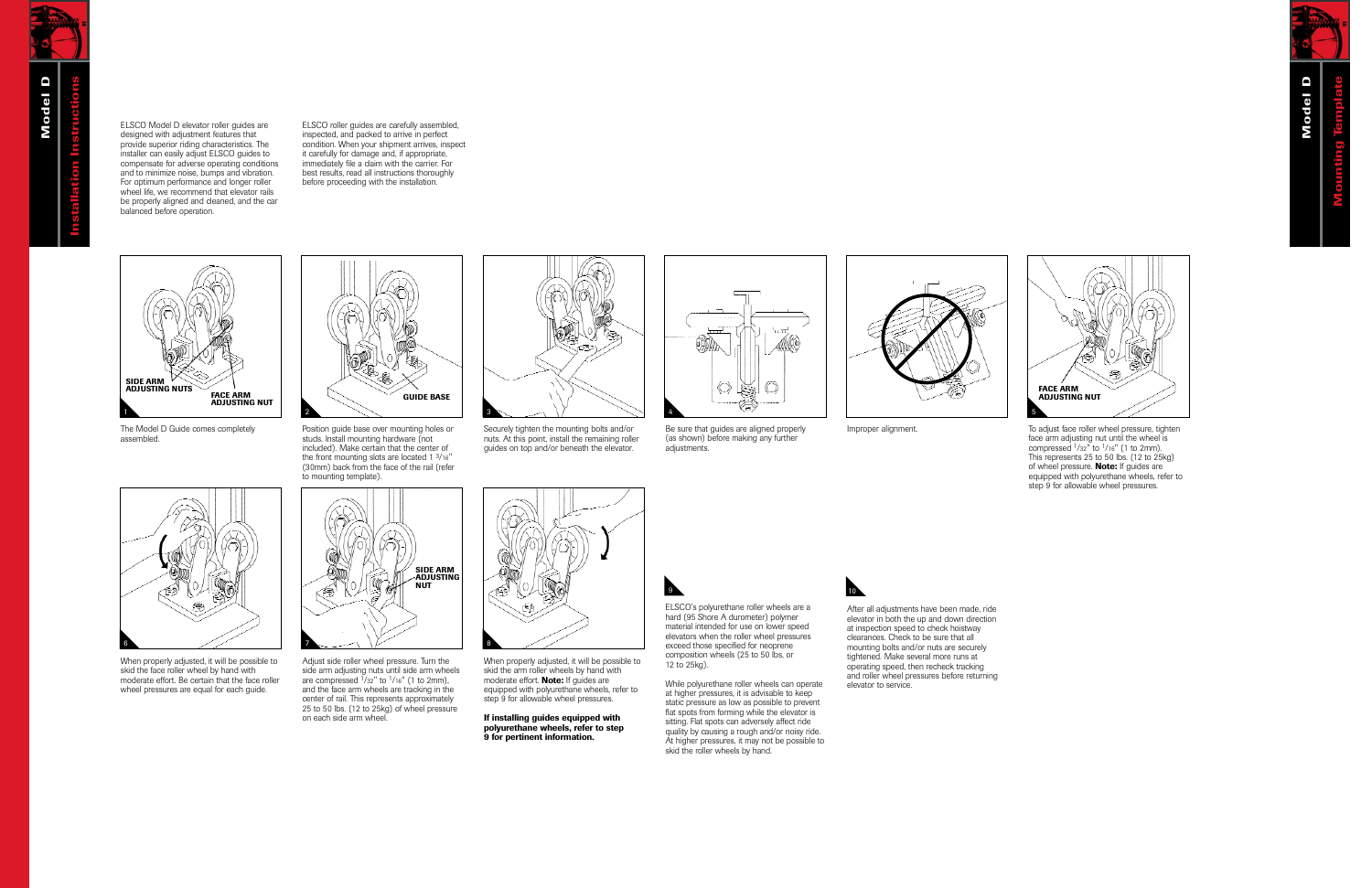**TEMPLATE SHOWN ACTUAL SIZE**



**Model D Mounting Template** ing Template

**ENE**